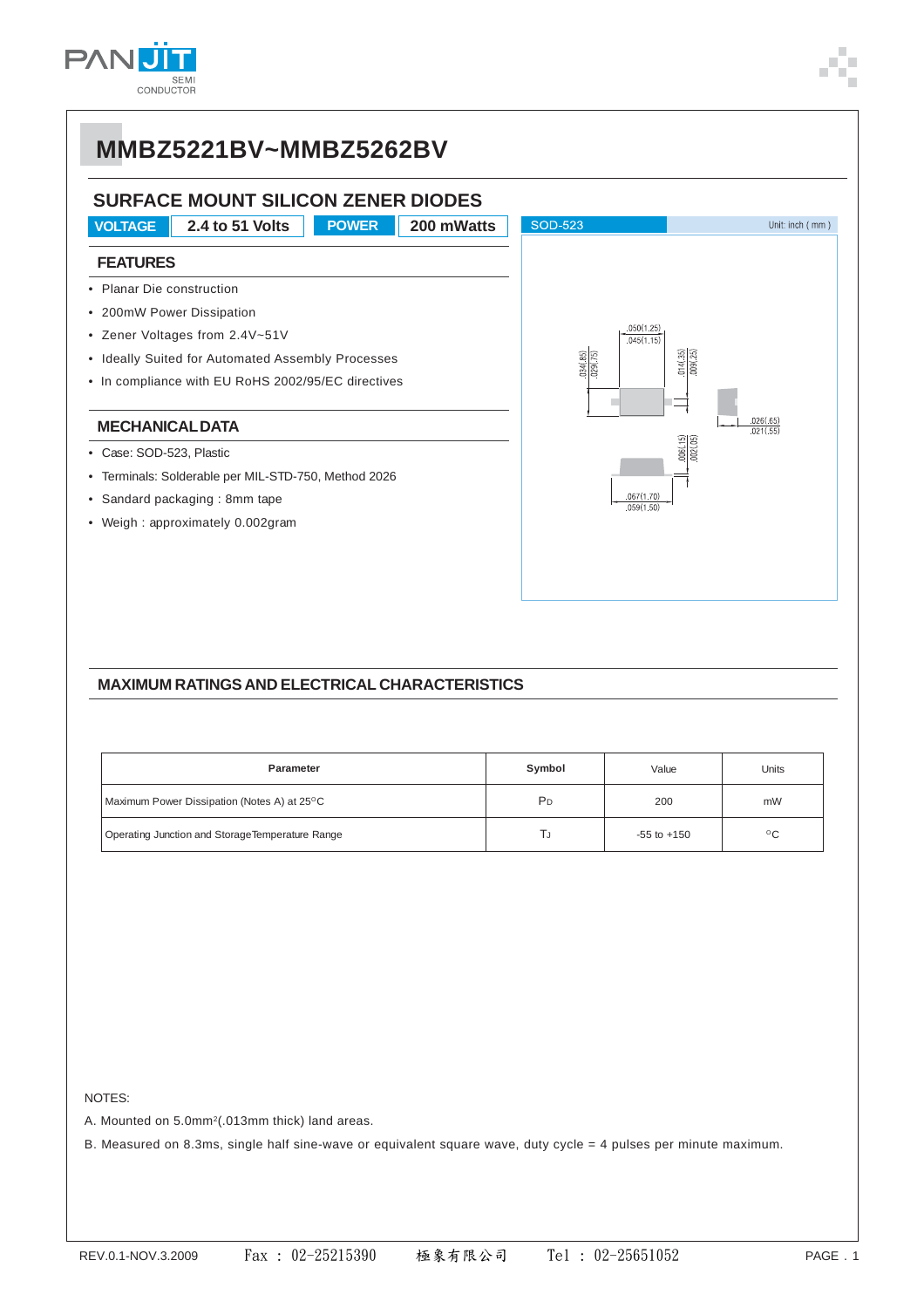

# MMBZ5221BV~MMBZ5262BV

| Part Number             | Nominal Zener Voltage |        |           | Max. Zener Impedance |                |      |         | Max Reverse<br>Leakage Current |                | Marking        |
|-------------------------|-----------------------|--------|-----------|----------------------|----------------|------|---------|--------------------------------|----------------|----------------|
|                         | Vz @ IzT              |        | ZzT @ IzT |                      | Zzk @ Izk      |      | IR @ VR |                                | Code           |                |
|                         | Nom. V                | Min. V | Max. V    | Ω                    | mA             | Ω    | mA      | μA                             | $\vee$         |                |
| 200 mWatts Zener Diodes |                       |        |           |                      |                |      |         |                                |                |                |
| MMBZ5221BV              | 2.4                   | 2.28   | 2.52      | 30                   | 20             | 1200 | 0.25    | 100                            | $\mathbf{1}$   | C <sub>1</sub> |
| MMBZ5222BV              | 2.5                   | 2.38   | 2.63      | 30                   | 20             | 1250 | 0.25    | 100                            | $\mathbf{1}$   | C <sub>2</sub> |
| MMBZ5223BV              | 2.7                   | 2.57   | 2.84      | 30                   | 20             | 1300 | 0.25    | 75                             | $\mathbf{1}$   | C <sub>3</sub> |
| MMBZ5225BV              | 3                     | 2.85   | 3.15      | 30                   | 20             | 1600 | 0.25    | 50                             | $\mathbf{1}$   | C <sub>5</sub> |
| MMBZ5226BV              | 3.3                   | 3.14   | 3.47      | 28                   | 20             | 1600 | 0.25    | 25                             | $\mathbf{1}$   | D <sub>1</sub> |
| MMBZ5227BV              | 3.6                   | 3.42   | 3.78      | 24                   | 20             | 1700 | 0.25    | 15                             | $\mathbf{1}$   | D <sub>2</sub> |
| MMBZ5228BV              | 3.9                   | 3.71   | 4.1       | 23                   | 20             | 1900 | 0.25    | 10                             | $\mathbf{1}$   | D <sub>3</sub> |
| MMBZ5229BV              | 4.3                   | 4.09   | 4.52      | 22                   | 20             | 2000 | 0.25    | 5                              | $\mathbf{1}$   | D <sub>4</sub> |
| MMBZ5230BV              | 4.7                   | 4.47   | 4.94      | 19                   | 20             | 1900 | 0.25    | 5                              | 2              | D <sub>5</sub> |
| MMBZ5231BV              | 5.1                   | 4.85   | 5.36      | 17                   | 20             | 1600 | 0.25    | 5                              | 2              | E1             |
| MMBZ5232BV              | 5.6                   | 5.32   | 5.88      | 11                   | 20             | 1600 | 0.25    | 5                              | 3              | E2             |
| MMBZ5234BV              | 6.2                   | 5.89   | 6.51      | $\overline{7}$       | 20             | 1000 | 0.25    | 5                              | $\overline{4}$ | E4             |
| MMBZ5235BV              | 6.8                   | 6.46   | 7.14      | 5                    | 20             | 750  | 0.25    | 3                              | 5              | E <sub>5</sub> |
| MMBZ5236BV              | 7.5                   | 7.13   | 7.88      | 6                    | 20             | 500  | 0.25    | 3                              | 6              | F <sub>1</sub> |
| MMBZ5237BV              | 8.2                   | 7.79   | 8.61      | 8                    | 20             | 500  | 0.25    | 3                              | 6.5            | F <sub>2</sub> |
| MMBZ5238BV              | 8.7                   | 8.27   | 9.14      | 8                    | 20             | 600  | 0.25    | 3                              | 6.5            | F <sub>3</sub> |
| MMBZ5239BV              | 9.1                   | 8.65   | 9.56      | 10                   | 20             | 600  | 0.25    | 3                              | $\overline{7}$ | F <sub>4</sub> |
| MMBZ5240BV              | 10                    | 9.5    | 10.5      | 17                   | 20             | 600  | 0.25    | 3                              | 8              | F <sub>5</sub> |
| MMBZ5241BV              | 11                    | 10.45  | 11.55     | 22                   | 20             | 600  | 0.25    | $\overline{2}$                 | 8.4            | H1             |
| MMBZ5242BV              | 12                    | 11.4   | 12.6      | 30                   | 20             | 600  | 0.25    | $\mathbf{1}$                   | 9.1            | H <sub>2</sub> |
| MMBZ5243BV              | 13                    | 12.35  | 13.65     | 13                   | 9.5            | 600  | 0.25    | 0.5                            | 9.9            | H <sub>3</sub> |
| MMBZ5244BV              | 14                    | 13.3   | 14.7      | 15                   | 9              | 600  | 0.25    | 0.1                            | 10.5           | H4             |
| MMBZ5245BV              | 15                    | 14.25  | 15.75     | 16                   | 8.5            | 600  | 0.25    | 0.1                            | 11             | H <sub>5</sub> |
| MMBZ5246BV              | 16                    | 15.2   | 16.8      | 17                   | 7.8            | 600  | 0.25    | 0.1                            | 12             | J1             |
| MMBZ5247BV              | 17                    | 16.15  | 17.85     | 19                   | 7.5            | 600  | 0.25    | 0.1                            | 13             | J2             |
| MMBZ5248BV              | 18                    | 17.1   | 18.9      | 21                   | $\overline{7}$ | 600  | 0.25    | 0.1                            | 14             | J3             |
| MMBZ5250BV              | 20                    | 19     | 21        | 25                   | 6.2            | 600  | 0.25    | 0.1                            | 15             | J5             |
| MMBZ5251BV              | 22                    | 20.9   | 23.1      | 29                   | 5.6            | 600  | 0.25    | 0.1                            | 17             | K1             |
| MMBZ5252BV              | 24                    | 22.8   | 25.2      | 33                   | 5.2            | 600  | 0.25    | 0.1                            | 18             | K <sub>2</sub> |
| MMBZ5254BV              | 27                    | 25.65  | 28.35     | 41                   | 5              | 600  | 0.25    | 0.1                            | 21             | K4             |
| MMBZ5255BV              | 28                    | 26.6   | 29.4      | 44                   | 4.5            | 600  | 0.25    | 0.1                            | 21             | K5             |
| MMBZ5256BV              | 30                    | 28.5   | 31.5      | 49                   | 4.2            | 600  | 0.25    | 0.1                            | 23             | M1             |
| MMBZ5257BV              | 33                    | 31.35  | 34.65     | 58                   | 3.8            | 700  | 0.25    | 0.1                            | 25             | M2             |
| MMBZ5258BV              | 36                    | 34.2   | 37.8      | 70                   | 3.4            | 700  | 0.25    | 0.1                            | 27             | ΜЗ             |
| MMBZ5259BV              | 39                    | 37.05  | 40.95     | 80                   | 3.2            | 800  | 0.25    | 0.1                            | 30             | M4             |
| MMBZ5260BV              | 43                    | 40.85  | 45.15     | 93                   | 3              | 900  | 0.25    | 0.1                            | 33             | M5             |
| MMBZ5261BV              | 47                    | 44.65  | 49.35     | 105                  | 2.7            | 1000 | 0.25    | 0.1                            | 36             | N1             |
| MMBZ5262BV              | 51                    | 48.45  | 53.55     | 125                  | 2.5            | 1100 | 0.25    | 0.1                            | 39             | N <sub>2</sub> |
|                         |                       |        |           |                      |                |      |         |                                |                |                |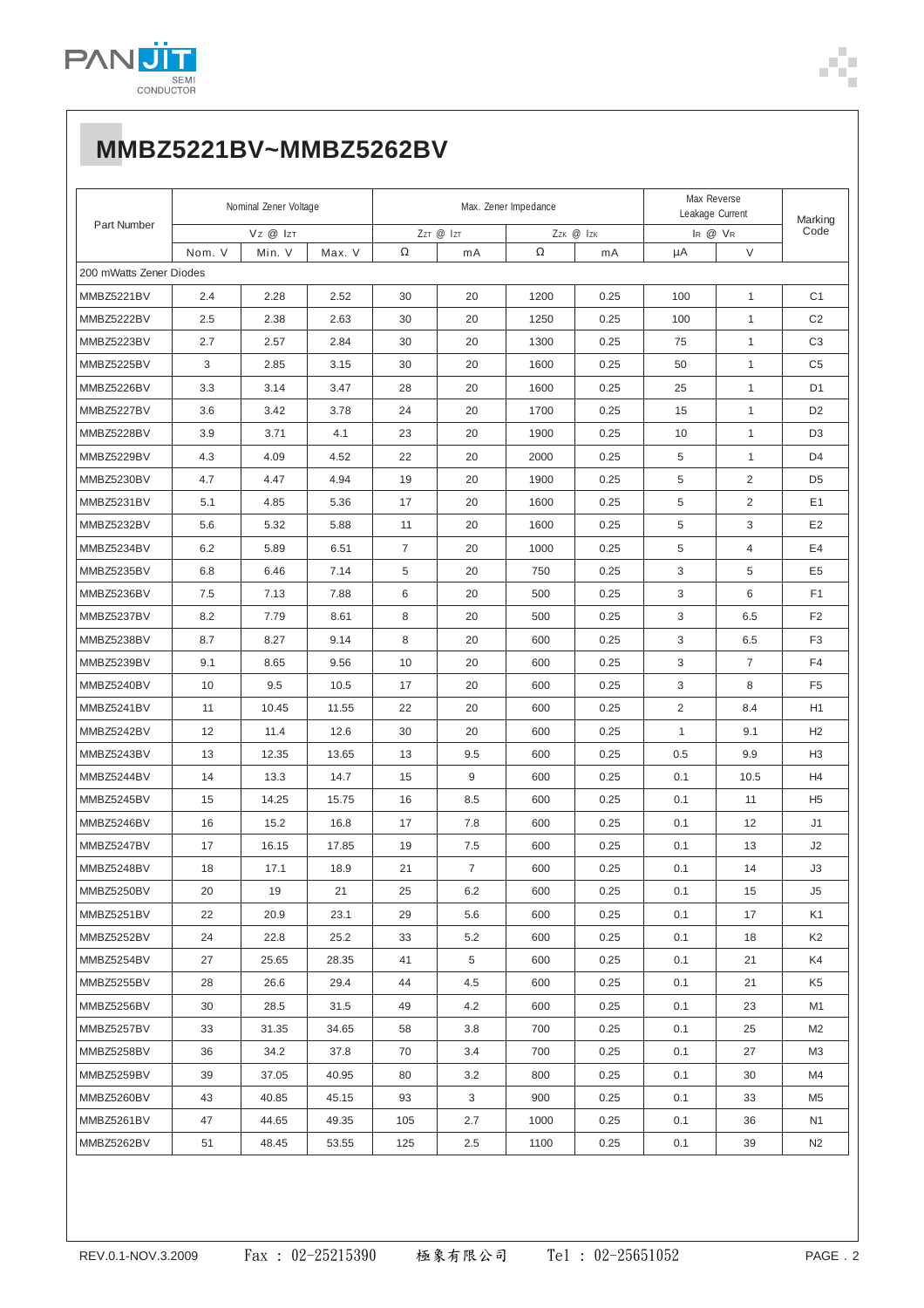